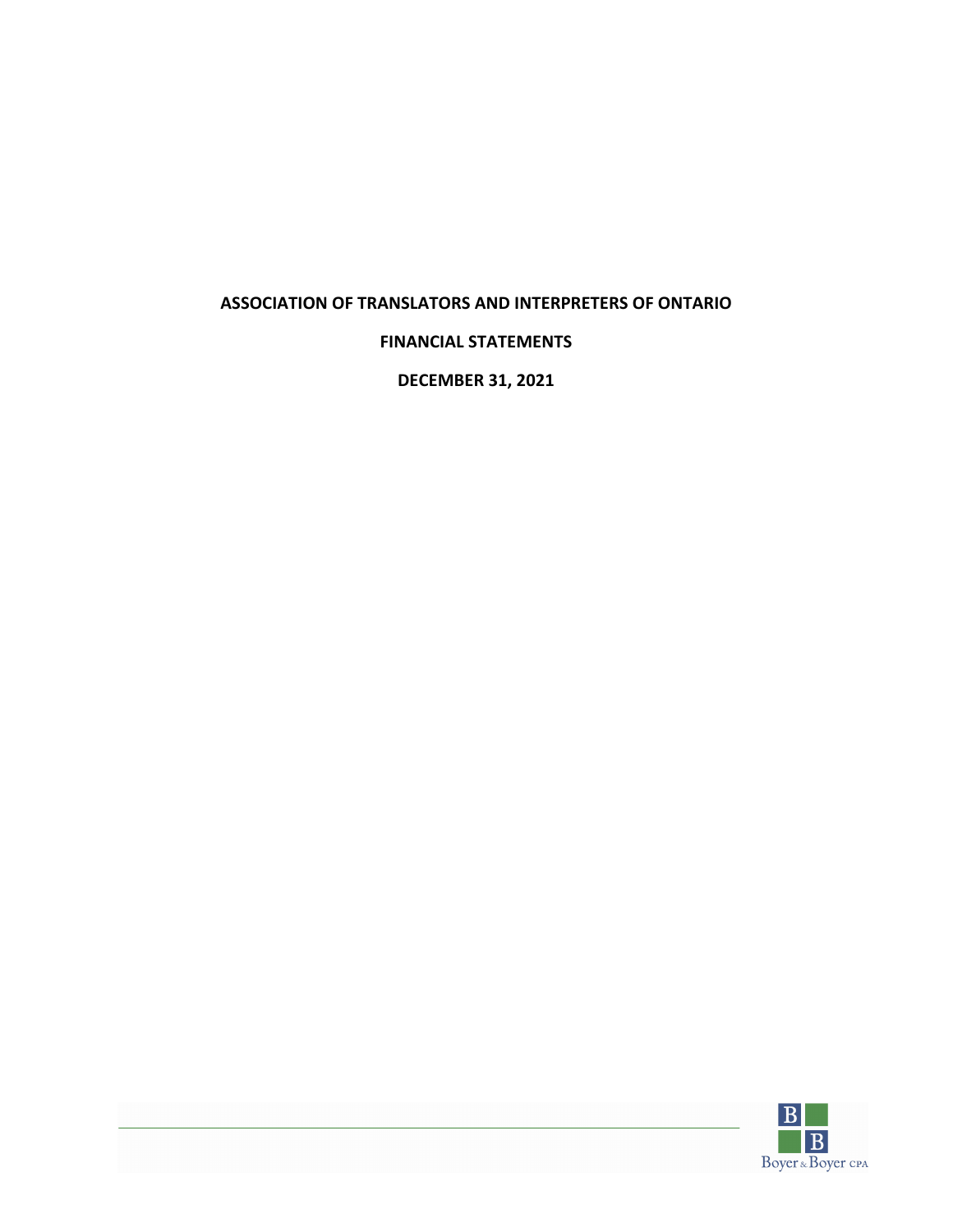## **FINANCIAL STATEMENTS**

## **DECEMBER 31, 2021**

## **TABLE OF CONTENTS**

|                                                     | Page     |
|-----------------------------------------------------|----------|
| Independent practitioner's review engagement report | $2 - 3$  |
| Statement of operations                             | 4        |
| Changes in net assets                               | 5        |
| Statement of financial position                     | 6        |
| Statement of cash flows                             | 7        |
| Notes to financial statements                       | $8 - 13$ |

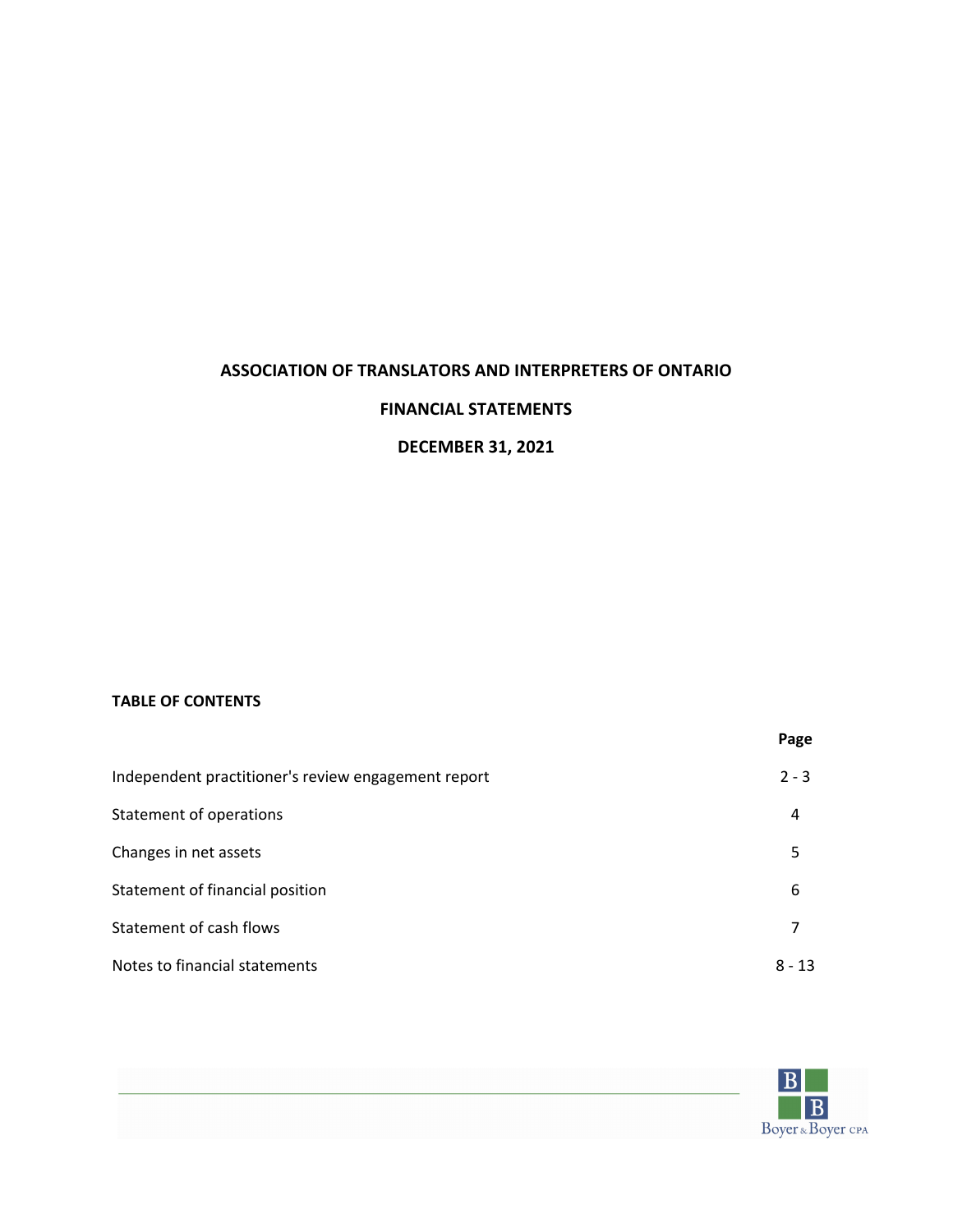

## **INDEPENDENT PRACTITIONER'S REVIEW ENGAGEMENT REPORT**

To the Members of Association of Translators and Interpreters of Ontario

We have reviewed the accompanying financial statements of Association of Translators and Interpreters of Ontario Association that comprise the statement of financial position as at December 31, 2021, and the statements of operations, changes in net assets and cash flows for the year then ended, and a summary of significant accounting policies and other explanatory information.

#### *Management's Responsibility for the Financial Statements*

Management is responsible for the preparation and fair presentation of these financial statements in accordance with Canadian accounting standards for not-for-profit organizations, and for such internal control as management determines is necessary to enable the preparation of financial statements that are free from material misstatement, whether due to fraud or error.

#### *Practitioner's Responsibility*

Our responsibility is to express a conclusion on the accompanying financial statements based on our review. We conducted our review in accordance with Canadian generally accepted standards for review engagements, which require us to comply with relevant ethical requirements.

A review of financial statements in accordance with Canadian generally accepted standards for review engagements is a limited assurance engagement. The practitioner performs procedures, primarily consisting of making inquiries of management and others within the entity, as appropriate, and applying analytical procedures, and evaluates the evidence obtained.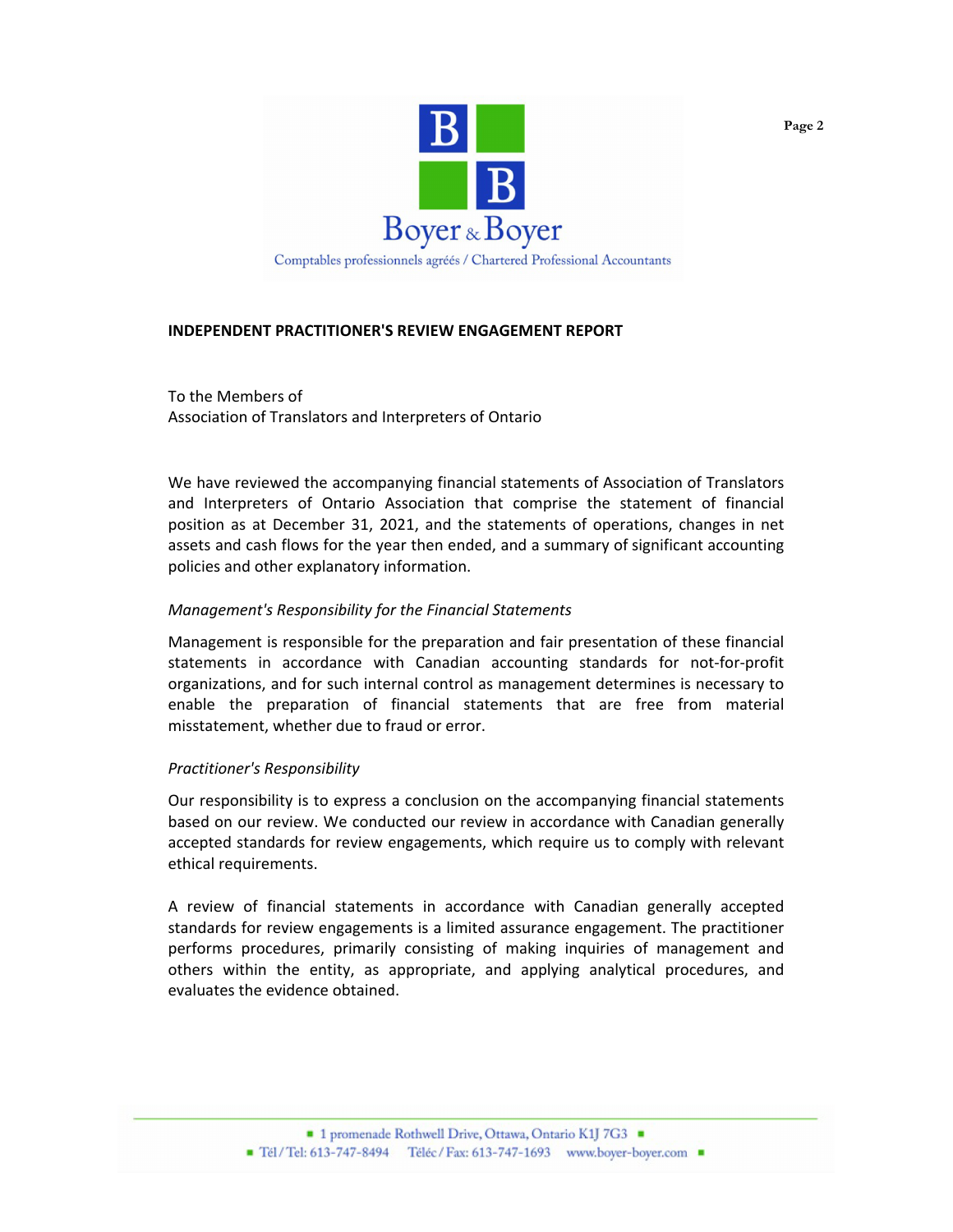

Comptables professionnels agréés / Chartered Professional Accountants

The procedures performed in a review are substantially less in extent than, and vary in nature from, those performed in an audit conducted in accordance with Canadian generally accepted auditing standards. Accordingly, we do not express an audit opinion on these financial statements.

#### *Conclusion*

Based on our review, nothing has come to our attention that causes us to believe that the financial statements do not present fairly, in all material respects, the financial position of Association of Translators and Interpreters of Ontario Association as at December 31, 2021, and the results of its operations and its cash flows for the year then ended in accordance with Canadian accounting standards for not-for-profit organizations.

Bry me CPA

**Boyer & Boyer, CPA Chartered Professional Accountants Licensed Public Accountants**

Ottawa, Ontario April 30, 2022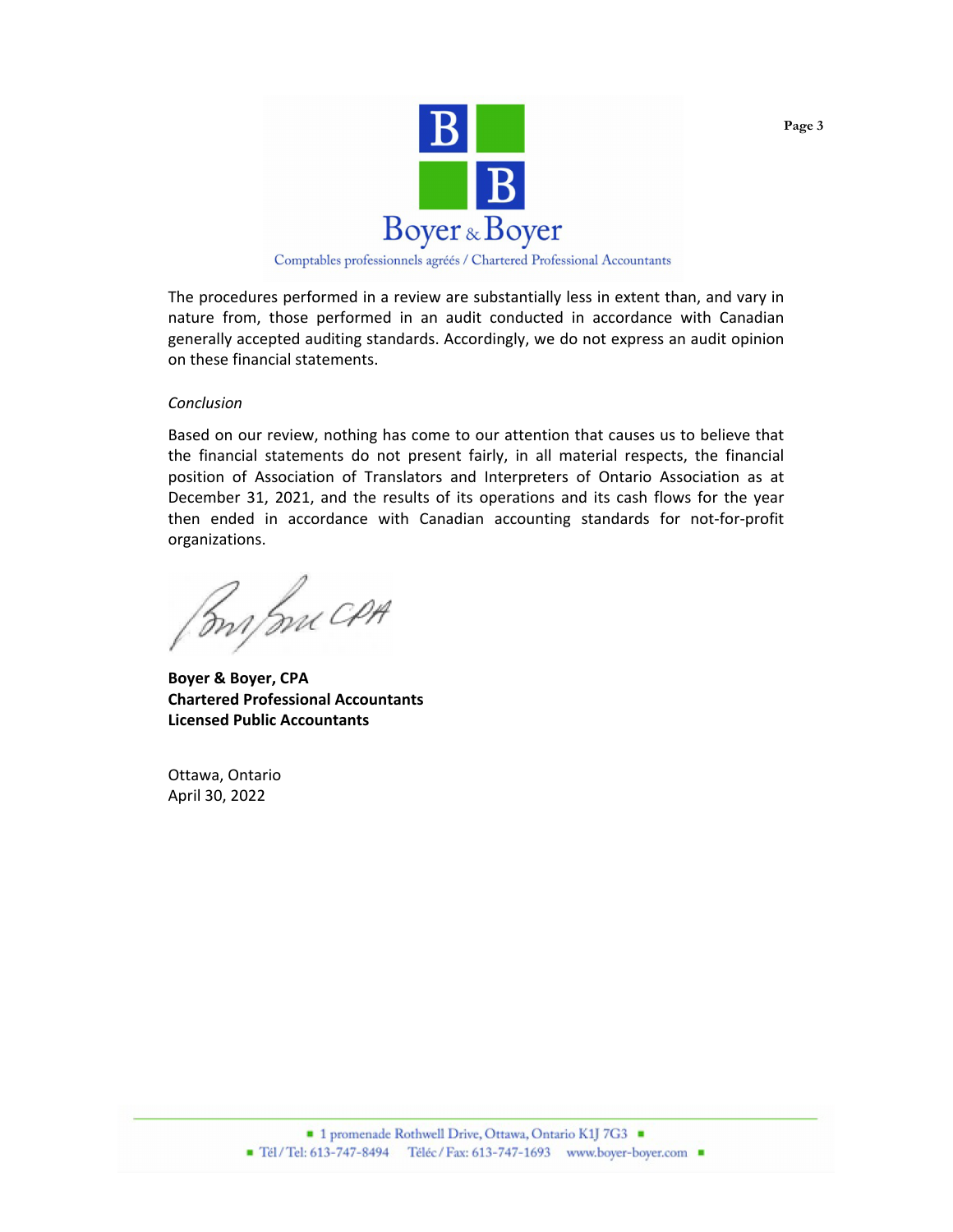## **STATEMENT OF OPERATIONS**

| YEAR ENDED DECEMBER 31, 2021            |               | Page 4        |
|-----------------------------------------|---------------|---------------|
|                                         | 2021          | 2020          |
| <b>Revenues</b>                         |               |               |
| Membership                              | \$<br>364,900 | \$<br>392,537 |
| Exam                                    | 64,021        | 41,724        |
| Covid-19 relief program income          | 24,153        |               |
| Application                             | 13,672        | 10,105        |
| <b>Events and activities</b>            | 11,424        | 10,048        |
| Promotion and marketing                 | 10,590        | 4,618         |
| Seals, stamps and other products        | 6,262         | 2,973         |
| Other income                            | 4,015         | 2,320         |
| Donations                               | 432           | 964           |
|                                         | 499,469       | 465,289       |
| <b>Administrative expenses</b>          |               |               |
| Salaries and fringe benefits            | 157,114       | 173,571       |
| <b>Professional fees</b>                | 104,863       | 51,419        |
| Operations                              | 74,869        | 72,824        |
| Exam fees                               | 48,415        | 14,804        |
| <b>Business technology</b>              | 19,591        | 18,523        |
| Amortization of capital assets          | 2,712         | 2,610         |
| Amortization of intangible assets       | 2,140         | 2,140         |
| Interest, penalties, and arrears HST    |               | 17,711        |
| <b>Miscellaneous</b>                    |               | 1,208         |
| <b>Travel expenses</b>                  |               | 771           |
| Advertising and promotion               |               | 678           |
|                                         | 409,704       | 356,259       |
| <b>Excess of revenues over expenses</b> | \$<br>89,765  | \$<br>109,030 |

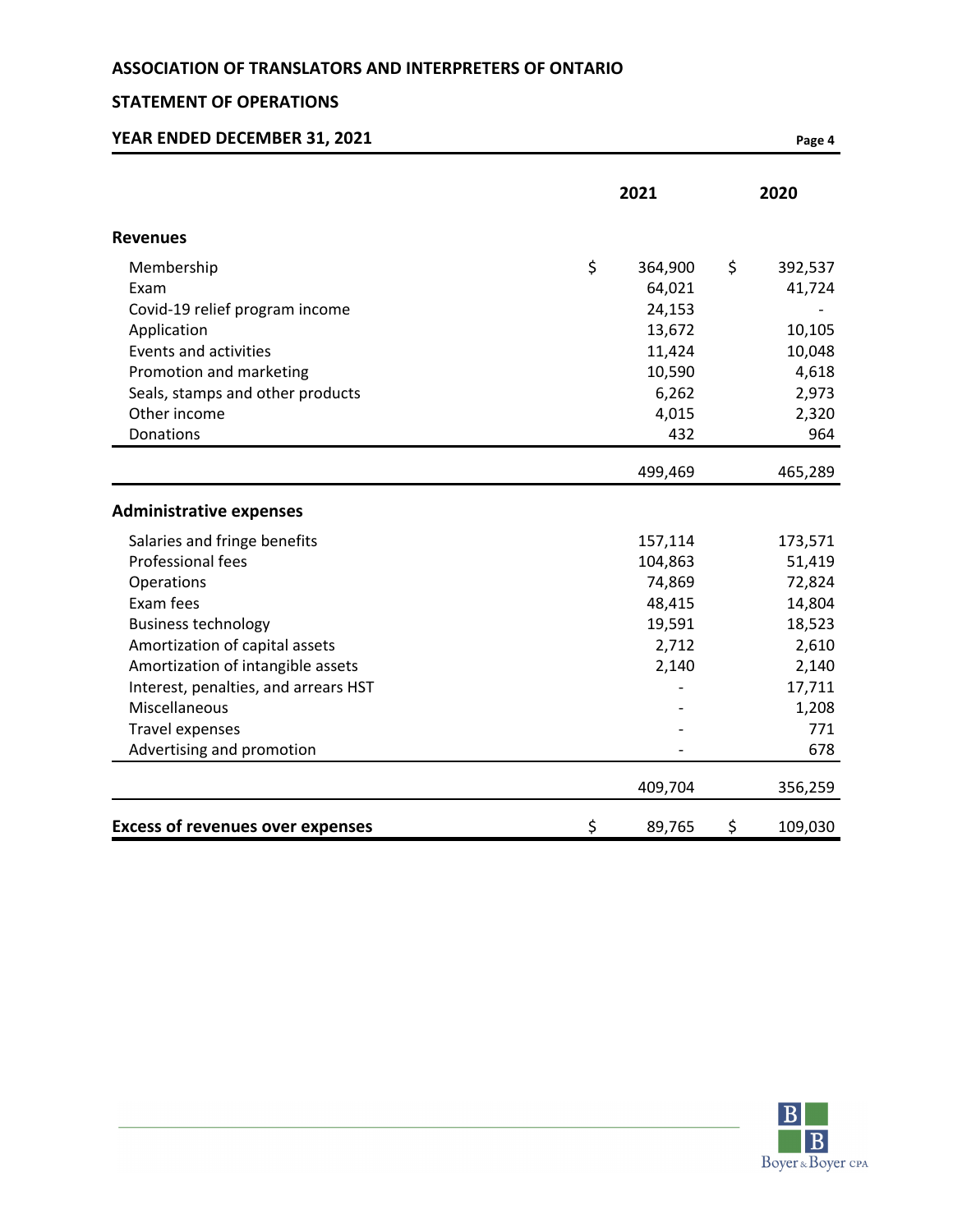## **CHANGES IN NET ASSETS**

# **YEAR ENDED DECEMBER 31, 2021 Page 5**

|                                     | Internally               | <b>Bursaries and</b><br>award |                     | 2021         |    | 2020         |
|-------------------------------------|--------------------------|-------------------------------|---------------------|--------------|----|--------------|
|                                     | restricted               | program                       | <b>Unrestricted</b> | <b>Total</b> |    | <b>Total</b> |
| <b>Balance, beginning of year</b>   | \$<br>11,078             | \$<br>3,753                   | \$<br>(11,987)      | \$<br>2,844  | \$ | (106, 186)   |
| Excess of revenues over<br>expenses | $\overline{\phantom{a}}$ | $\overline{\phantom{0}}$      | 89,765              | 89,765       |    | 109,030      |
| Interfunds transfer (Note 2)        | (11,078)                 |                               | 11,078              |              |    |              |
| Balance, end of year                | -                        | 3,753                         | \$<br>88,856        | \$<br>92,609 | S  | 2,844        |

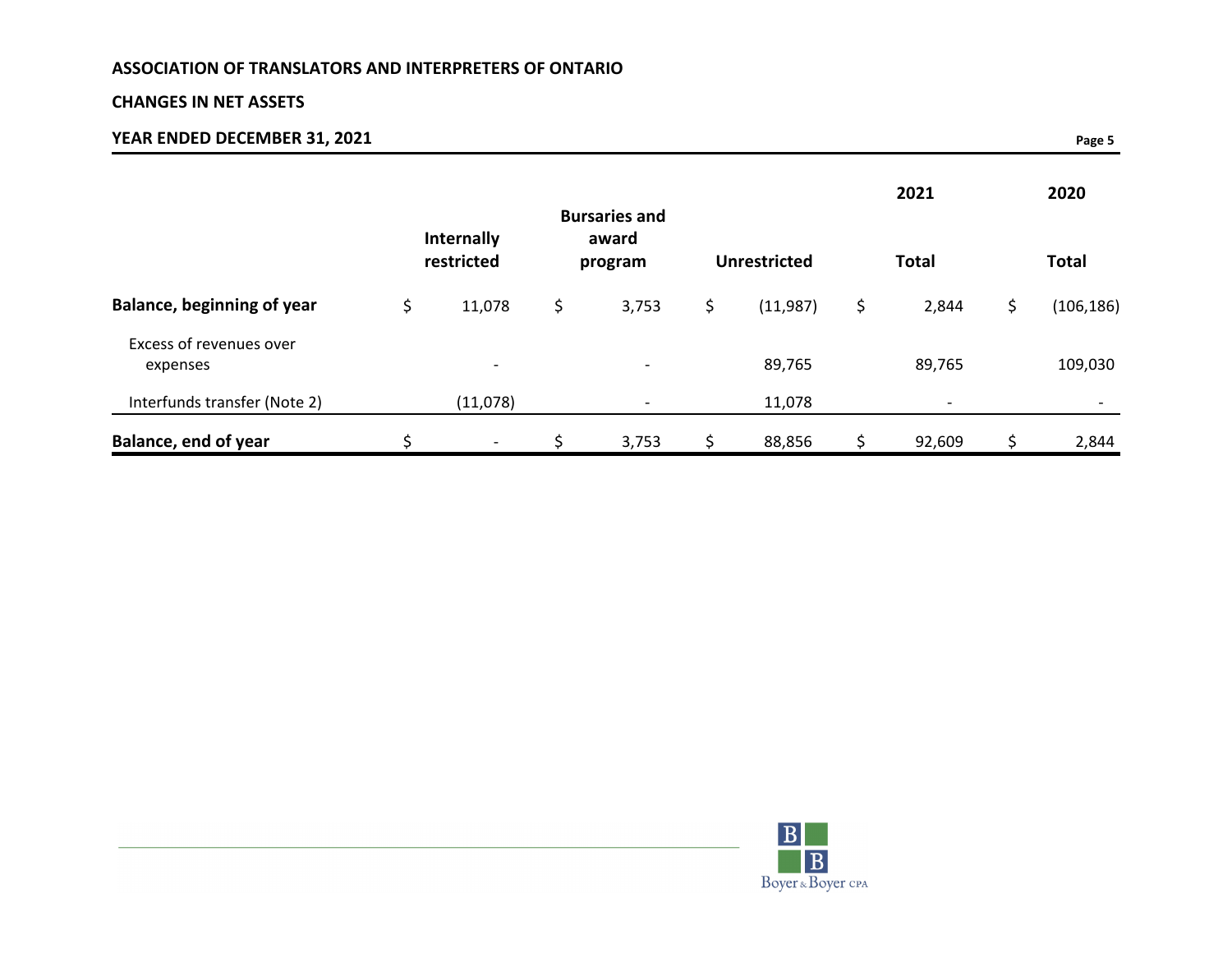## **STATEMENT OF FINANCIAL POSITION**

| AS AT DECEMBER 31, 2021                                                                              |                                    | Page 6                                     |
|------------------------------------------------------------------------------------------------------|------------------------------------|--------------------------------------------|
| <b>Assets</b>                                                                                        | 2021                               | 2020                                       |
| <b>Current assets</b><br>Cash<br>Saving accounts (Note 3)<br>Accounts receivable<br>Prepaid expenses | \$<br>244,700<br>150,565<br>29,712 | \$<br>211,914<br>60,583<br>1,780<br>30,991 |
|                                                                                                      | 424,977                            | 305,268                                    |
| Fixed assets (Note 4)                                                                                | 686                                | 3,398                                      |
| Intangible assets (Note 5)                                                                           | 5,445                              | 7,585                                      |
|                                                                                                      | \$<br>431,108                      | \$<br>316,251                              |
| <b>Liabilities</b>                                                                                   |                                    |                                            |
| <b>Current liabilities</b><br>Accounts payable (Note 6)<br>Deferred income (Note 7)                  | \$<br>39,294<br>279,205            | \$<br>18,567<br>254,840                    |
|                                                                                                      | 318,499                            | 273,407                                    |
| Long-term debt (Note 8)                                                                              | 20,000                             | 40,000                                     |
|                                                                                                      | 338,499                            | 313,407                                    |
| <b>Net assets</b>                                                                                    |                                    |                                            |
| Internally restricted                                                                                | -                                  | 11,078                                     |
| Bursaries and awards program                                                                         | 3,753                              | 3,753                                      |
| Unrestricted                                                                                         | 88,856                             | (11, 987)                                  |
|                                                                                                      | 92,609                             | 2,844                                      |
|                                                                                                      | \$<br>431,108                      | \$<br>316,251                              |

**Signed for the Board,**

, Director

, Director

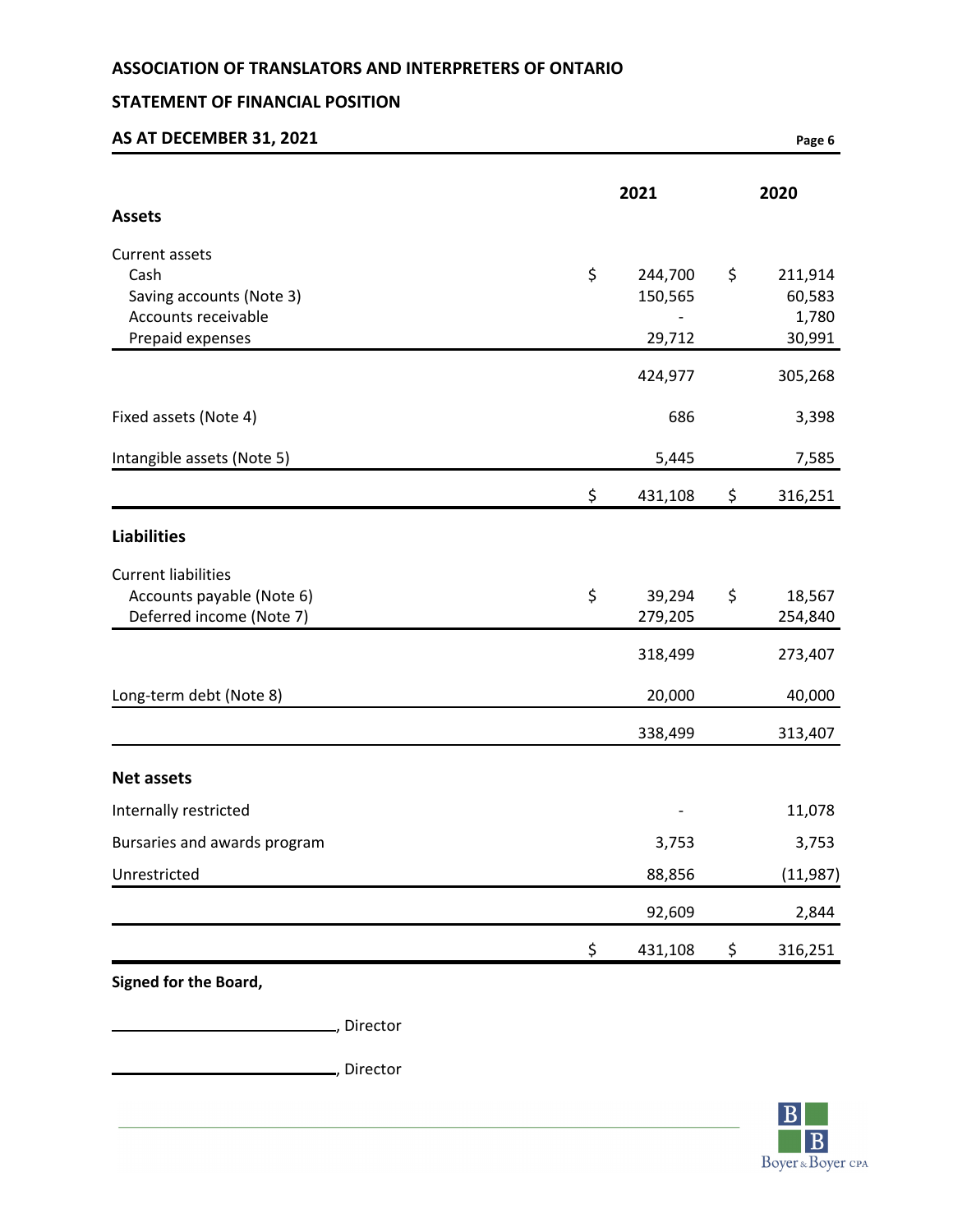## **STATEMENT OF CASH FLOWS**

| YEAR ENDED DECEMBER 31, 2021                                  |               | Page 7        |
|---------------------------------------------------------------|---------------|---------------|
|                                                               | 2021          | 2020          |
| <b>Operating activities</b>                                   |               |               |
| Excess of revenues over expenses                              | \$<br>89,765  | \$<br>109,030 |
| Non-cash items:                                               |               |               |
| Amortization of fixed assets                                  | 2,712         | 2,610         |
| Loan forgiveness                                              | (20,000)      |               |
| Amortization of intangible assets                             | 2,140         | 2,140         |
|                                                               | 74,617        | 113,780       |
| Net change in non-cash items related to operating activities: |               |               |
| Accounts receivable                                           | 1,780         | 8,027         |
| Prepaid expenses                                              | 1,279         | (4, 558)      |
| Accounts payable                                              | 20,727        | (62, 287)     |
| Deferred income                                               | 24,365        | 3,942         |
|                                                               | 122,768       | 58,904        |
| <b>Investing activities</b>                                   |               |               |
| Investment acquisition                                        |               | (82)          |
| Acquisition of tangible assets                                |               | (822)         |
|                                                               |               | (904)         |
| <b>Financing activities</b>                                   |               |               |
| Long-term borrowings                                          | 20,000        | 40,000        |
| Repayment of long-term debt                                   | (20,000)      |               |
|                                                               |               | 40,000        |
| Increase in cash and cash equivalents                         | 122,768       | 98,000        |
| Cash and cash equivalents, beginning of year                  | 272,497       | 164,085       |
| Cash and cash equivalents, end of year                        | \$<br>395,265 | \$<br>262,085 |

Cash and cash equivalents consist of cash and temporary investments (Note 3)

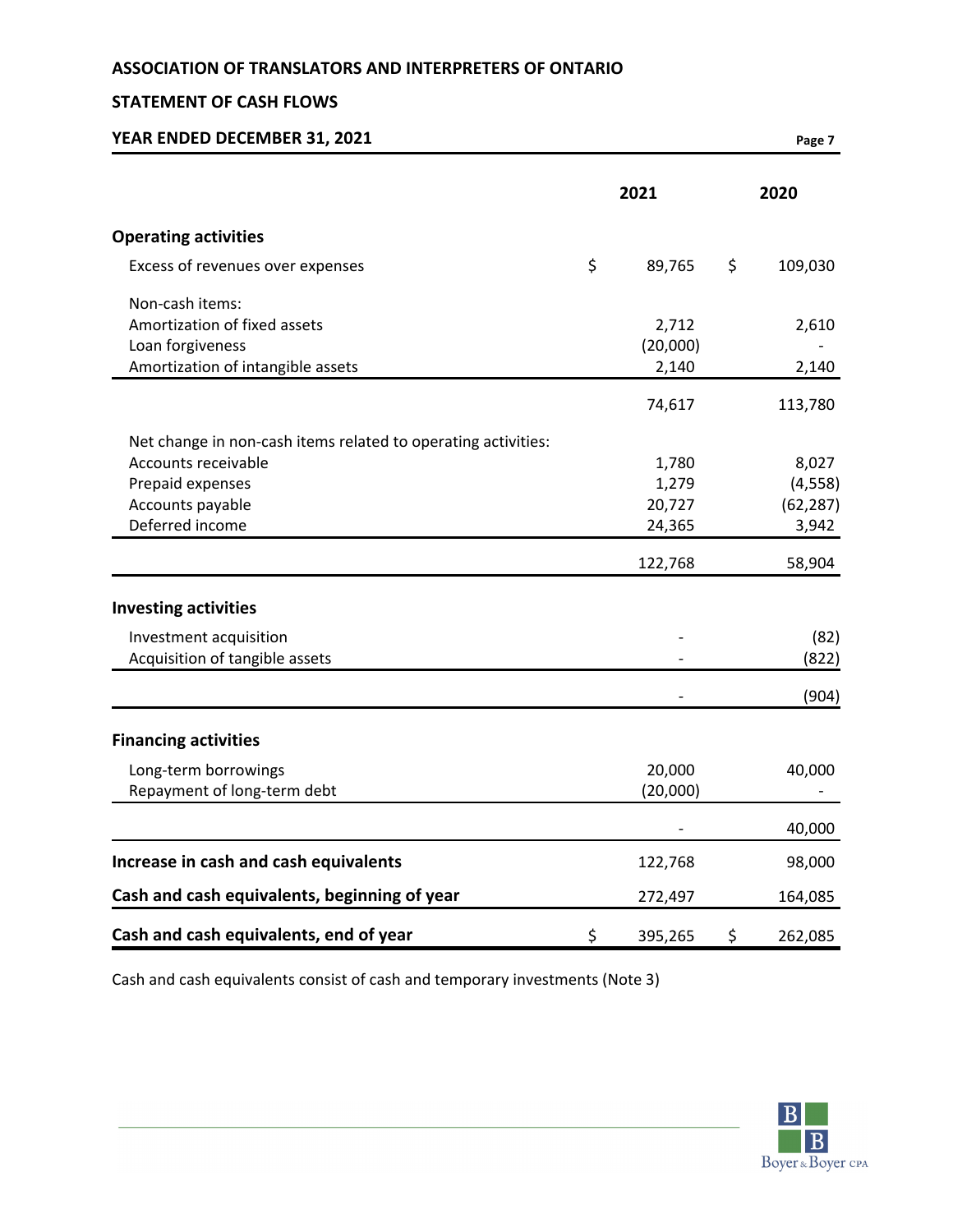## **NOTES TO FINANCIAL STATEMENTS**

### **DECEMBER 31, 2021 Page 8**

### **1. Nature of activities**

The Association of Translators and Interpreters of Ontario (the Association) is a non-profit association promoting, through standardized, nation-wide criteria, a high level of competence in the fields of conference interpreting, court interpreting, translation and terminology. The Association is incorporated without share capital by Ontario Letters Patent, and is not subject to income taxes.

### **2. Significant accounting policies**

The Association applies the Canadian accounting standards for not-for-profit organizations.

#### **Restrictions on net assets**

#### Unrestricted funds

The unrestricted funds are used for the general operating activities of the Association. This fund includes the unrestricted balances of assets, liabilities, revenue and expenses.

#### Internally restricted net assets

The Board of Directors had established restricted funds for the purpose of maintaining a Capital Replacement and Operating reserve. These internally restricted amounts are not available for any other purpose without the approval of the Board of Directors. In 2021 the Board has decided to close the reserve and transfer its remaining funds to the unrestricted funds.

#### Bursaries & awards program

The program collects donations to support individuals who have excellent academic achievements while studying in accredited educational institutions in interpretation or translation.

#### **Revenues recognition**

The Association follow the deferral method of accounting for contributions. Under this method contributions restricted for future period expenses are deferred and are recognized as revenue in the year in which the related expenses are incurred. Unrestricted contributions are recognized as revenue when received or receivable if the amount to be received can be reasonably estimated and collection is reasonably assured.

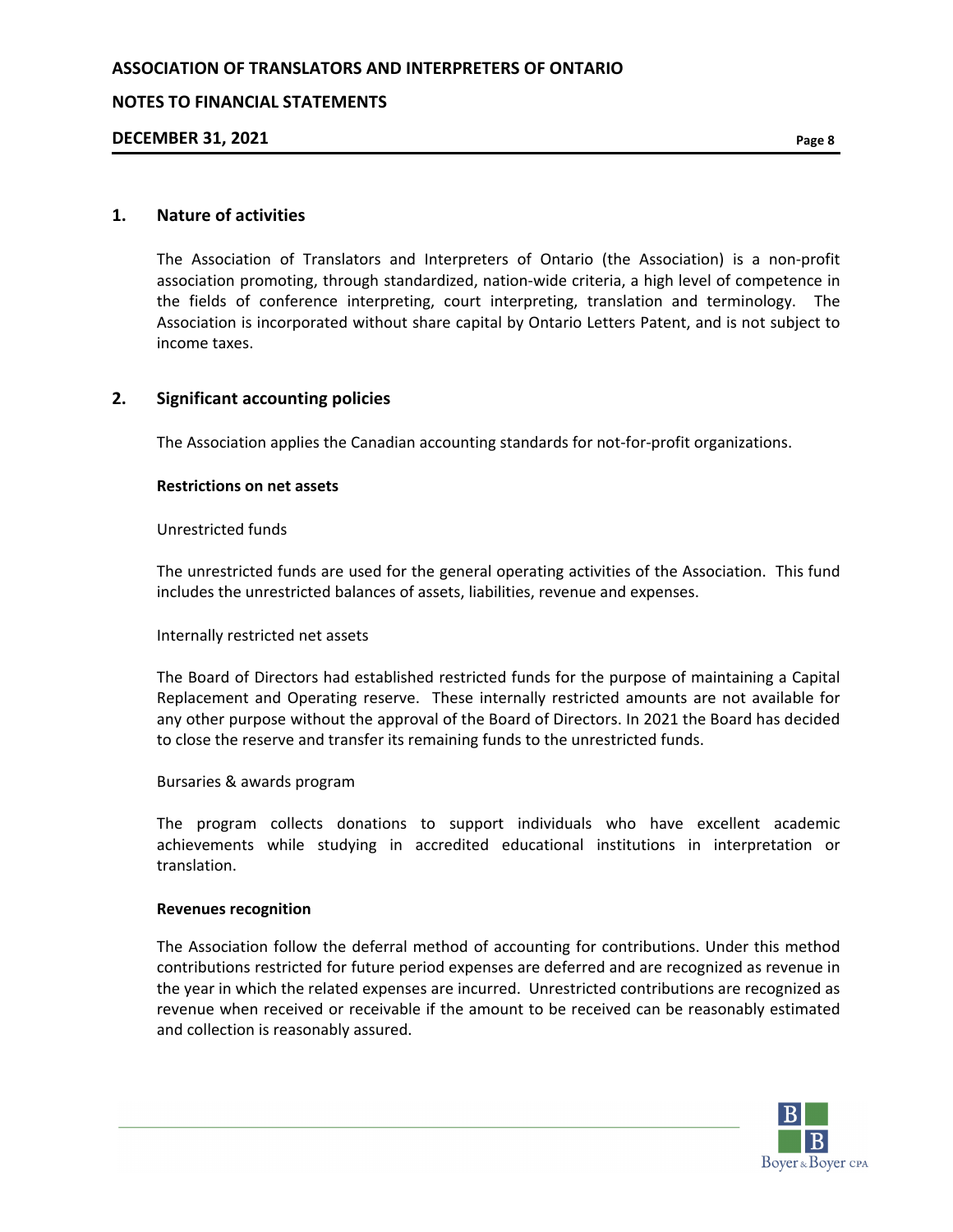## **NOTES TO FINANCIAL STATEMENTS**

## **DECEMBER 31, 2021 Page 9**

### **2. Significant accounting policies (continued)**

#### **Revenues recognition (continued)**

a) Membership fees Membership fees are recognized as revenue in the fiscal year due.

b) Event, Member and other services, professional development, sponsorship, public relation These revenues are recognized in the year in which the services are provided.

c) Interest Income Interest income is recognized in the year in which it is earned.

d) Other revenues Other revenues are recognized in the year in which they are received.

e) Covid-19 relief income Covid-19 subsidies are recognized in the year in which the relevant period occurred.

#### **Fixed assets**

Tangible capital assets are accounted for at cost. Amortization is calculated on their respective estimated useful life using the straight-line method at the rate of 20%.

#### **Intangible assets**

Intangible assets are recorded at cost. Amortization is calculated on the estimated useful life of the assets on the straight-line method over 10 years for the database and over 5 years for the corporation cost.

#### **Use of estimates**

The preparation of financial statements requires management to make estimates and assumptions that affect the reported amounts of assets and liabilities and the amounts recognized as revenues and expenses for the periods covered. Actual results may differ from these estimates. The critical estimates relate to the impairment of assets, the useful lives of property, plant and equipment and intangible assets subject to amortization.

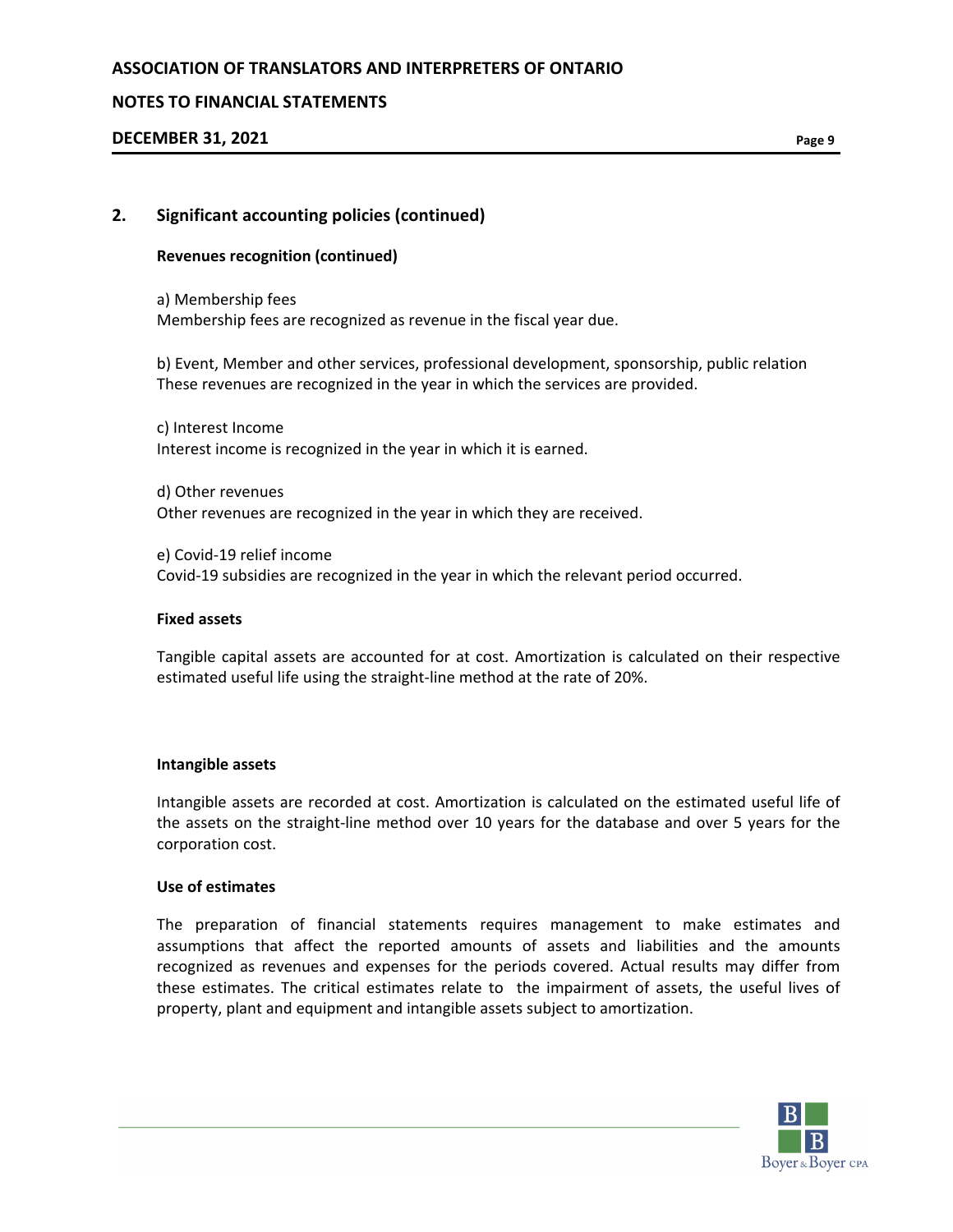### **NOTES TO FINANCIAL STATEMENTS**

## **DECEMBER 31, 2021 Page 10**

## **2. Significant accounting policies (continued)**

#### **Cash and cash equivalents**

The Association's policy is to present bank balances under cash and cash equivalents, including bank overdrafts when bank balances that fluctuate frequently from being positive to overdrawn, and temporary investments with a maturity period of three months or less from the date of acquisition.

### **Financial instruments**

### *Initial and subsequent measurement*

The Association initially measures its financial assets and liabilities at fair value, except for certain related party transactions that are measured at the carrying amount or exchange amount, as appropriate.

The Association subsequently measures all its financial assets and liabilities at cost or amortized cost.

Financial assets measured at amortized cost on a straight-line basis include cash, money market, term deposits and trade and other accounts receivable.

Financial liabilities measured at amortized cost on a straight-line basis include the accounts payable and deferred income.

## **3. Saving accounts**

|                                                      | 2021 |                                     |  | 2020             |  |  |
|------------------------------------------------------|------|-------------------------------------|--|------------------|--|--|
| Term deposit maturing July 2021<br>Money Market Fund |      | $\overline{\phantom{a}}$<br>150,565 |  | 10,412<br>50,171 |  |  |
|                                                      |      | 150,565                             |  | 60,583           |  |  |

From the total of the investments, an amount of \$3,753 has been allocated to the bursaries and awards program.

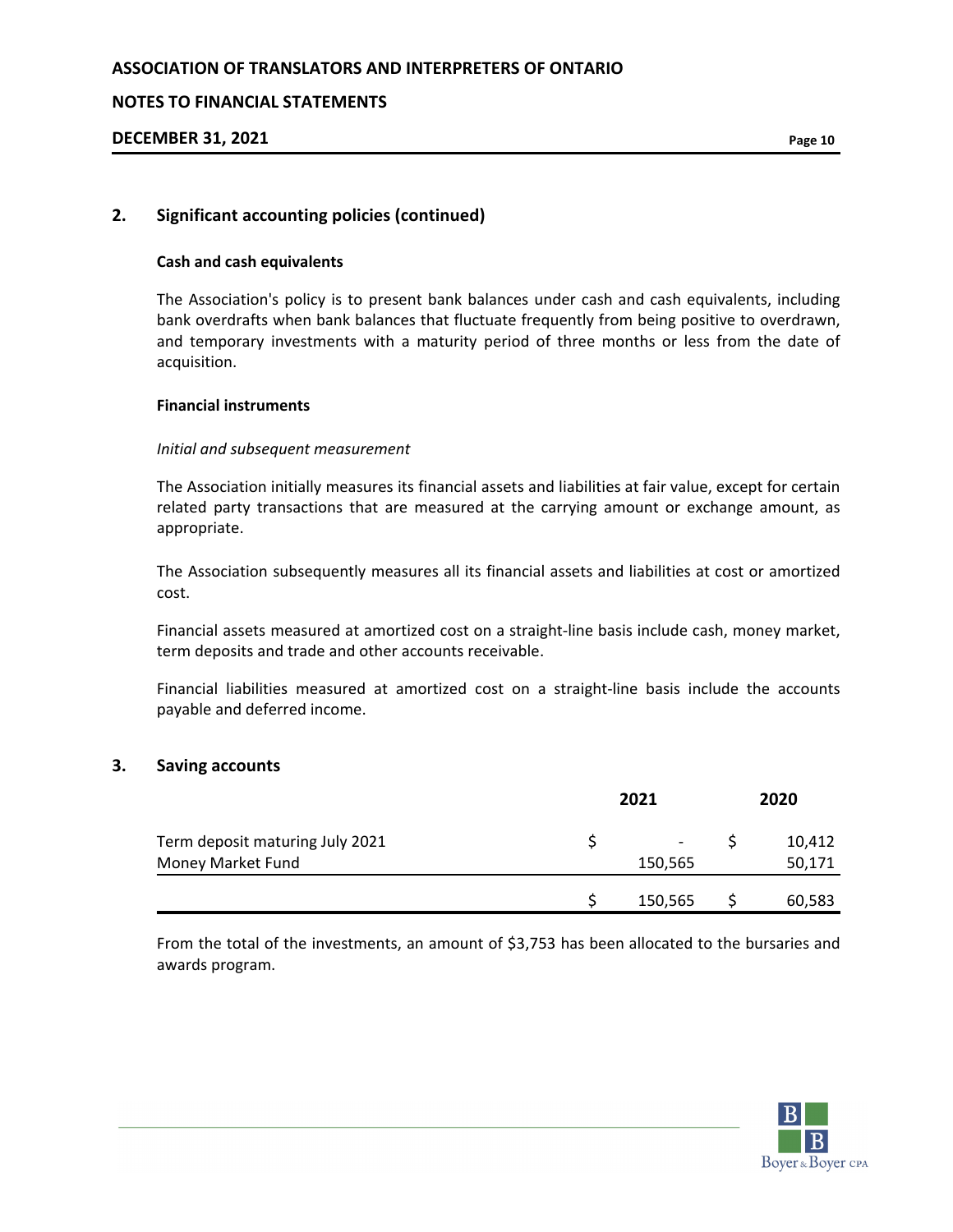## **NOTES TO FINANCIAL STATEMENTS**

## **DECEMBER 31, 2021 Page 11**

## **4. Fixed assets**

|                                          |              | 2021               |             | 2020         |
|------------------------------------------|--------------|--------------------|-------------|--------------|
|                                          |              | <b>Accumulated</b> | <b>Net</b>  | <b>Net</b>   |
|                                          | Cost         | amortization       | book value  | book value   |
| Furniture and equipment                  | \$<br>6,004  | \$<br>6,004        | \$          | \$           |
| Computer hardware                        | 18,082       | 17,396             | 686         | 3,398        |
|                                          | \$<br>24,086 | \$<br>23,400       | \$<br>686   | \$<br>3,398  |
| Intangible assets                        |              |                    |             |              |
|                                          |              |                    | 2021        | 2020         |
|                                          |              |                    | <b>Net</b>  | <b>Net</b>   |
|                                          |              |                    | book value  | book value   |
| Database management system               |              |                    | \$<br>4,020 | \$<br>5,020  |
| Incorporation cost                       |              |                    | 1,425       | 2,565        |
|                                          |              |                    | \$<br>5,445 | \$<br>7,585  |
| <b>Accounts payable</b>                  |              |                    |             |              |
|                                          |              |                    |             |              |
|                                          |              |                    | 2021        | 2020         |
| Accounts payable and accrued liabilities |              | \$                 | 12,309      | \$<br>11,206 |
| Sales tax payable                        |              |                    | 26,985      | 7,361        |
|                                          |              | \$                 | 39,294      | \$<br>18,567 |

## **7. Deferred income**

Deferred income represents unused resources which, as a result of external restrictions, are intended to cover membership and examination expenses for the coming year.

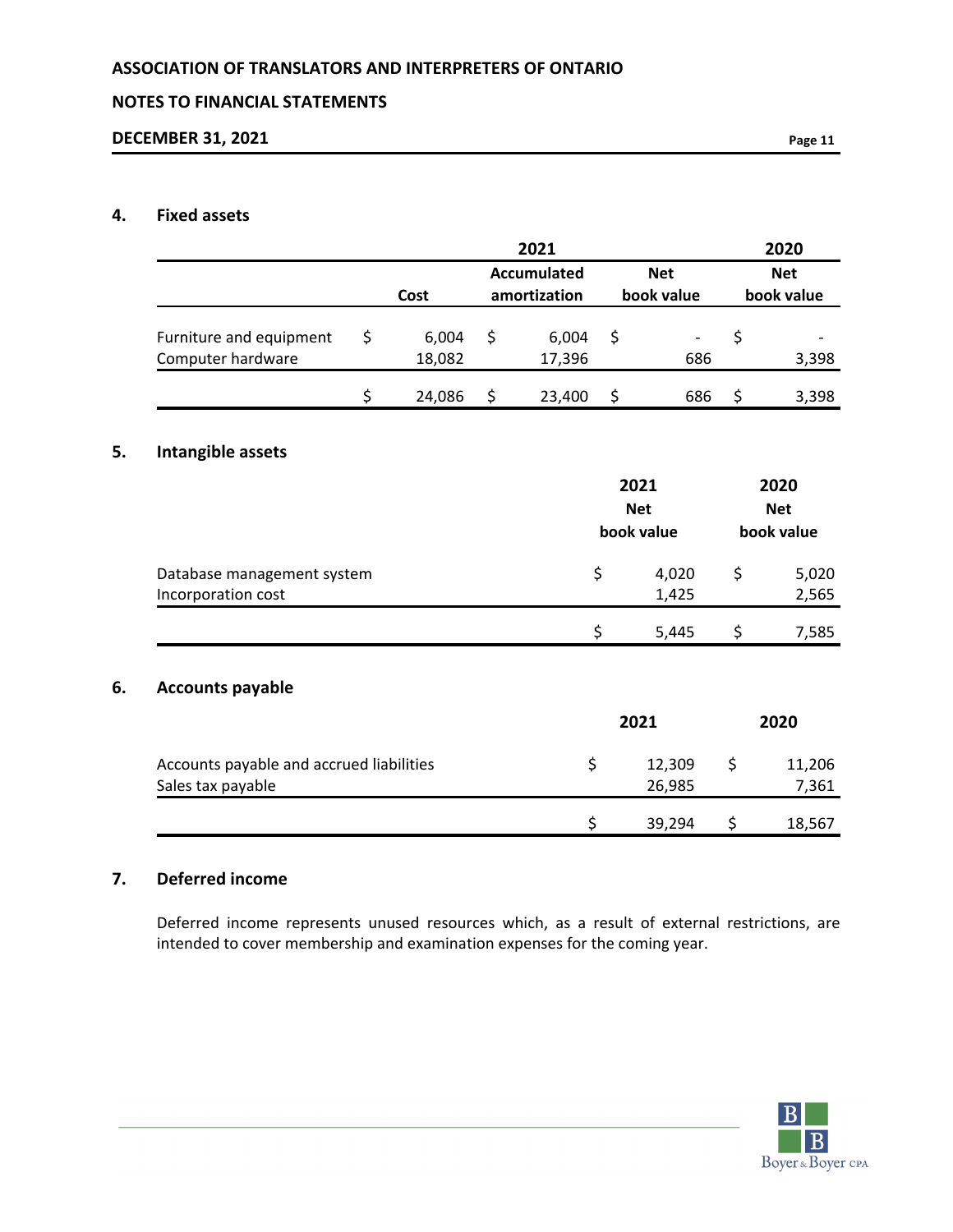## **NOTES TO FINANCIAL STATEMENTS**

### **DECEMBER 31, 2021 Page 12**

#### **8. Long-term debt**

|                                   | 2021 |          |   | 2020   |  |  |
|-----------------------------------|------|----------|---|--------|--|--|
| Canada Emergency Business Account | \$   | 60,000   | Ş | 40,000 |  |  |
| Loan forgiveness                  |      | (20,000) |   |        |  |  |
| Loan repayment                    |      | (20,000) |   |        |  |  |
|                                   | \$   | 20,000   |   | 40,000 |  |  |

In April 2020, the Association received \$40,000 of Canada Emergency Business Account (CEBA) loan from the Government of Canada and in August 2021 an additional \$20,000. The CEBA loan was launched to ensure small businesses have access to the capital they need to see them through the current challenges, and better position them to quickly return to providing services to their communities and creating employment. The CEBA loan has no specified repayment terms and is at 0% interest until December 31, 2023. The remaining balance is then converted to a 3 year term loan at an interest rate of 5% per annum. If the balance of the loan is fully repaid on or before December 31, 2023, it will result in loan forgiveness of 2/3 or \$20,000. As management is reasonably certain that the Association had complied with and will continue to comply with, all conditions attached to this assistance, the forgivable portion of the loan was recognized as a grant in the statement of income according to guideline 3800.29 of the CPA Canada Handbook.

## **9. Financial instruments**

#### **Financial risks**

The significant risks arising from financial instruments to which the Association is exposed as at December 31, 2021 are detailed below.

## **Liquidity risk**

Liquidity risk is the risk that the Association will encounter difficulty in meeting obligations associated with financial liabilities. The Association is exposed to this risk mainly in respect its accounts payable.